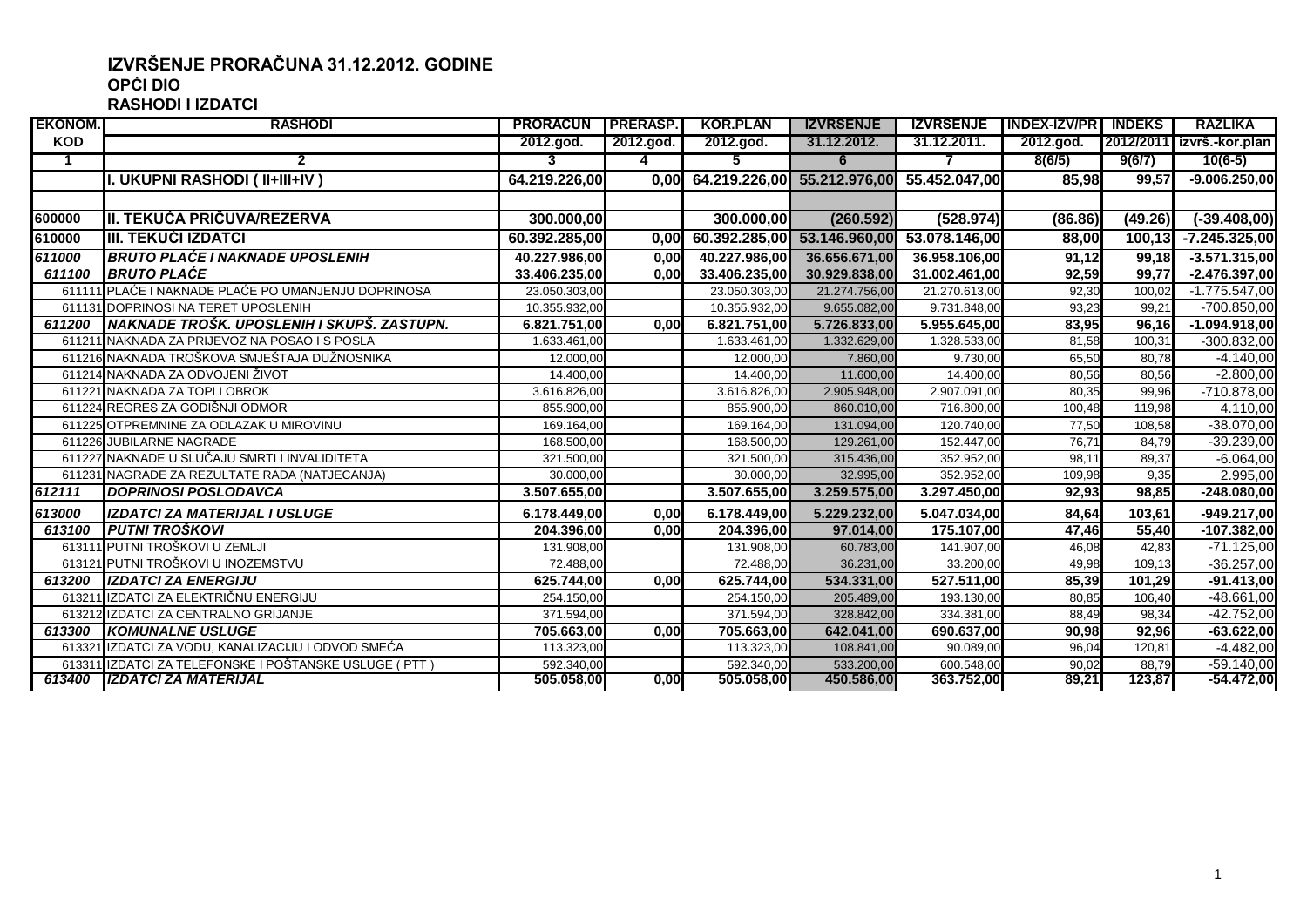| <b>EKONOM.</b> | <b>RASHODI</b>                                                                         | <b>PRORACUN PRERASP.</b> |                   | <b>KOR.PLAN</b>         | <b>IZVRSENJE</b> |                | IZVRSENJE   INDEX-IZV/PR   INDEKS |         | <b>RAZLIKA</b>               |
|----------------|----------------------------------------------------------------------------------------|--------------------------|-------------------|-------------------------|------------------|----------------|-----------------------------------|---------|------------------------------|
| <b>KOD</b>     |                                                                                        | 2012.god.                | 2012.god.         | 2012.god.               | 31.12.2012.      | 31.12.2011.    | 2012.god.                         |         | 2012/2011 izvrš.-kor.plan    |
| T              | 2                                                                                      | 3                        | 4                 | 5                       | 6                | $\overline{7}$ | 8(6/5)                            | 9(6/7)  | $10(6-5)$                    |
|                | 613410 IZDATCI ZA ADMINISTRATIVNI MATERIJAL                                            | 289.902,00               |                   | 289.902,00              | 270.517,00       | 259.188,00     | 93,31                             | 104,37  | $-19.385,00$                 |
|                | 613430 IZDATCI ZA OBRAZOVNI MATERIJAL                                                  | 63.156,00                |                   | 63.156,00               | 15.438,00        | 21.748,00      | 24,44                             | 70.99   | -47.718,00                   |
|                | 613450 MATERIJAL ZA JAVNI RED I SIGURNOST                                              | 30.000,00                |                   | 30.000,00               | 429,00           | 19.027,00      | 1,43                              | 2,25    | -29.571,00                   |
|                | 613481 IZDATCI ZA ODJEĆU I OBUĆU                                                       | 100.000,00               |                   | 100.000,00              | 125.902,00       | 27.581,00      | 125,90                            | 456,48  | 25.902,00                    |
|                | 613484 MATERIJAL ZA ČIŠĆENJE I PREHRAMBENI MATERIJAL                                   | 22.000,00                |                   | 22.000,00               | 38.300,00        | 36.208,00      | 174,09                            | 105,78  | 16.300,00                    |
| 613500         | <b>LUSLUGE PRIJEVOZA I GORIVA</b>                                                      | 582.139,00               |                   | 582.139,00              | 558.037.00       | 465.049.00     | 95,86                             | 120.00  | $-24.102.00$                 |
| 613600         | <b>UNAJMLJIVANJE IMOVINE I OPREME</b>                                                  | 82.000,00                |                   | 82.000,00               | 65.995,00        | 76.265,00      | 80,48                             | 86,53   | $-16.005,00$                 |
| 613700         | <b>TEKUĆE ODRŽAVANJE</b>                                                               | 1.026.000,00             | 0.00              | 1.026.000,00            | 843.296,00       | 887.110,00     | 82,19                             | 95,06   | $-182.704,00$                |
|                | 613711 MATERIJAL ZA OPRAVKU I ODRŽAVANJE ZGRADA                                        | 326.000,00               |                   | 326.000,00              | 237.120,00       | 304.144,00     | 72,74                             | 77,96   | $-88.880,00$                 |
|                | 613724 USLUGE OPRAVKI I ODRŽAVANJA CESTA, ŽELJZ. I MOSTOVA                             | 700.000,00               |                   | 700.000,00              | 606.176,00       | 582.966,00     | 86,60                             | 103,98  | $-93.824,00$                 |
| 613800         | IZDATCI ZA OSIGURANJE I BANKARSKE USLUGE<br>UGOVORENE USLUGE, INFORMIRANJE, REPREZENT. | 146.642,00               |                   | 146.642,00              | 133.219,00       | 119.447,00     | 90,85                             | 111,53  | $-13.423,00$                 |
| 613900         | VANJ.SURADNJA, HONORAR I POREZI                                                        | 2.300.807,00             | 0,00              | 2.300.807,00            | 1.904.713,00     | 1.742.156,00   | 82,78                             | 109,33  | $-396.094,00$                |
|                | 613910 IZDATCI ZA INFORMIRANJE                                                         | 74.450,00                |                   | 74.450,00               | 47.608,00        | 43.064,00      | 63,95                             | 90,46   | $-26.842,00$                 |
|                | 613914 IZDATCI ZA REPREZENTACIJU                                                       | 108.750,00               |                   | 108.750,00              | 66.961,00        | 55.150,00      | 61,57                             | 121,42  | $-41.789,00$                 |
|                | 613922 IZDATCI ZA STRUČNO OBRAZOVANJE                                                  | 66.650,00                |                   | 66.650,00               | 19.815,00        | 76.253,00      | 29,73                             | 25,99   | $-46.835,00$                 |
|                | 613937 TROŠKOVI VJEŠTAČENJA, SVJEDOKA I SUDACA POROTNIKA                               | 185.000,00               |                   | 185.000,00              | 124.918,00       | 128.317,00     | 67,52                             | 97,35   | $-60.082,00$                 |
|                | 613938 TROŠKOVI ODVJ. U PREDMETIMA OBV. OBRANE                                         | 115.000,00               |                   | 115.000,00              | 163.294,00       | 100.368,00     | 141,99                            | 162,70  | 48.294,00                    |
|                | 613941 USLUGE PRIMARNE ZDRAVSTVENE ZAŠTITE                                             | 2.000,00                 |                   | 2.000,00                | 20.456,00        | 520,00         | 1.022,80                          | 3933,85 | 18.456,00                    |
|                | OSTALI IZDATCI ZA DRUGE SAMOSTALNE DJELATNOSTI-<br>613976 UGOVORI                      | 505.368,00               |                   | 505.368,00              | 509.269,00       | 503.119,00     | 100,77                            | 101.22  | 3.901,00                     |
|                | 613974 IZDATCI ZA RAD POVJERENSTAVA/KOMISIJA                                           | 353.783,00               |                   | 353.783,00              | 224.997,00       | 160.947,00     | 63,60                             | 139,80  | -128.786,00                  |
|                | 613975 IZDATCI ZA NAKNADE SKUPŠTINSKIH ZASTUPNIKA                                      | 220.000,00               |                   | 220.000,00              | 183.450,00       | 159.322,00     | 83,39                             | 115,14  | $-36.550,00$                 |
|                | POSEBNA NAKNADA NA DOHODAK ZA ZAŠTITU OD                                               |                          |                   |                         |                  |                |                                   |         |                              |
|                | 613983 PRIRODNIH I DRUGIH NESREĆA                                                      | 122.147,00               |                   | 122.147,00              | 106.441,00       | 110.174,00     | 87,14                             | 96,61   | $-15.706,00$                 |
|                |                                                                                        |                          |                   |                         |                  |                |                                   |         |                              |
|                | 613980 POREZI NA UGOVORE, VANJSKU SURADNJU I POVJERENSTVA                              | 271.859,00               |                   | 271.859,00              | 219.019,00       | 199.167,00     | 80,56                             | 109,97  | $-52.840,00$                 |
|                | 613991 OSTALE NESPOMENUTE USLUGE I PRISTOJBE                                           | 275.800,00               |                   | 275.800,00              | 218.485,00       | 205.755,00     | 79,22                             | 106,19  | $-57.315,00$                 |
| 614000         | <b>TEKUĆI PRIJENOSI/POTPORE</b>                                                        | 8.982.940,00             | 0.00              | 8.982.940,00            | 7.311.736,00     | 7.049.012,00   | 81,40                             | 103,73  | $-1.671.204,00$              |
| 614100         | <b>POTPORE DRUGIM RAZINAMA VLASTI</b>                                                  | 2.496.100,00             | 0.00 <sub>l</sub> | 2.496.100,00            | 2.559.006,00     | 2.021.789,00   | 102,52                            | 126,57  | 62.906,00                    |
|                | 614112 POTPORE FEDERACIJI-DEMINERI                                                     |                          |                   | 0,00                    |                  | 0,00           |                                   |         | 0,00                         |
|                | 614116 POTPORE OPĆINAMA                                                                | 555.000,00               |                   | 555.000,00              | 550.819,00       | 171.333,00     | 99,25                             | 321,49  | $-4.181,00$                  |
|                | 614125 POT. ZA VIS.ŠKOLSTVO, ZAVOD ZA ŠKOL. I STUD. DOM.                               | 720.000,00               |                   | 720.000,00              | 720.000,00       | 675.000,00     | 100,00                            | 106,67  | 0,00                         |
|                | 614121 POTPORE ZA KULTURU                                                              | 330.000,00               |                   | 330.000,00              | 330.500,00       | 300.000,00     | 100,15                            | 110,17  | 500,00                       |
|                | 614122 POTPORE ZA ŠPORT                                                                | 184.000,00               |                   | 184.000,00              | 186.795,00       | 145.456,00     | 101,52                            | 128,42  | 2.795,00                     |
|                | 614170 POTPORE ZA ZDRAVSTVENE INSTITUCIJE                                              | 300.000,00<br>200.000,00 |                   | 300.000,00              | 494.000,00       | 730.000,00     | 164,67                            | 67.67   | 194.000,00                   |
|                | 614162 ŽUPANIJSKI ZAVOD ZA ZAPOŠLJAVANJE- PRIPRAVNICI<br>614129 OSTALE POTPORE         |                          |                   | 200.000,00              | 129.800,00       |                | 64,90                             |         | $-70.200,00$<br>$-60.000,00$ |
|                | 614127 INSTITUT ZA MEDICINSKO VJEŠTAČENJE                                              | 60.000,00<br>147.100,00  |                   | 60.000,00<br>147.100,00 | 147.092,00       |                | 0,00<br>99.99                     |         | $-8,00$                      |
| 614200         | <b>POTPORE POJEDINCIMA</b>                                                             | 3.141.840,00             | 0,00              | 3.141.840,00            | 2.669.989,00     | 2.920.174,00   | 84,98                             | 91,43   | $-471.851,00$                |
|                | 614221 POMOĆ ZA UPOŠLJAVANJE PRIPRAVNIKA                                               | 0,00                     |                   | 0,00                    |                  |                |                                   |         | 0,00                         |
|                | 614222 NOVČANA POMOĆ INVALIDNIM LICIMA                                                 |                          |                   | 0,00                    |                  |                |                                   |         | 0,00                         |
|                | 614223 NOVČANE NAKNADE NEZAPOSLENIMA                                                   |                          |                   | 0,00                    |                  |                |                                   |         | 0,00                         |
|                | 614229 INVALIDI RADA                                                                   | 345.120,00               |                   | 345.120,00              | 75.590,00        | 94,00          | 21,90                             |         | $-269.530,00$                |
|                |                                                                                        |                          |                   |                         |                  |                |                                   |         |                              |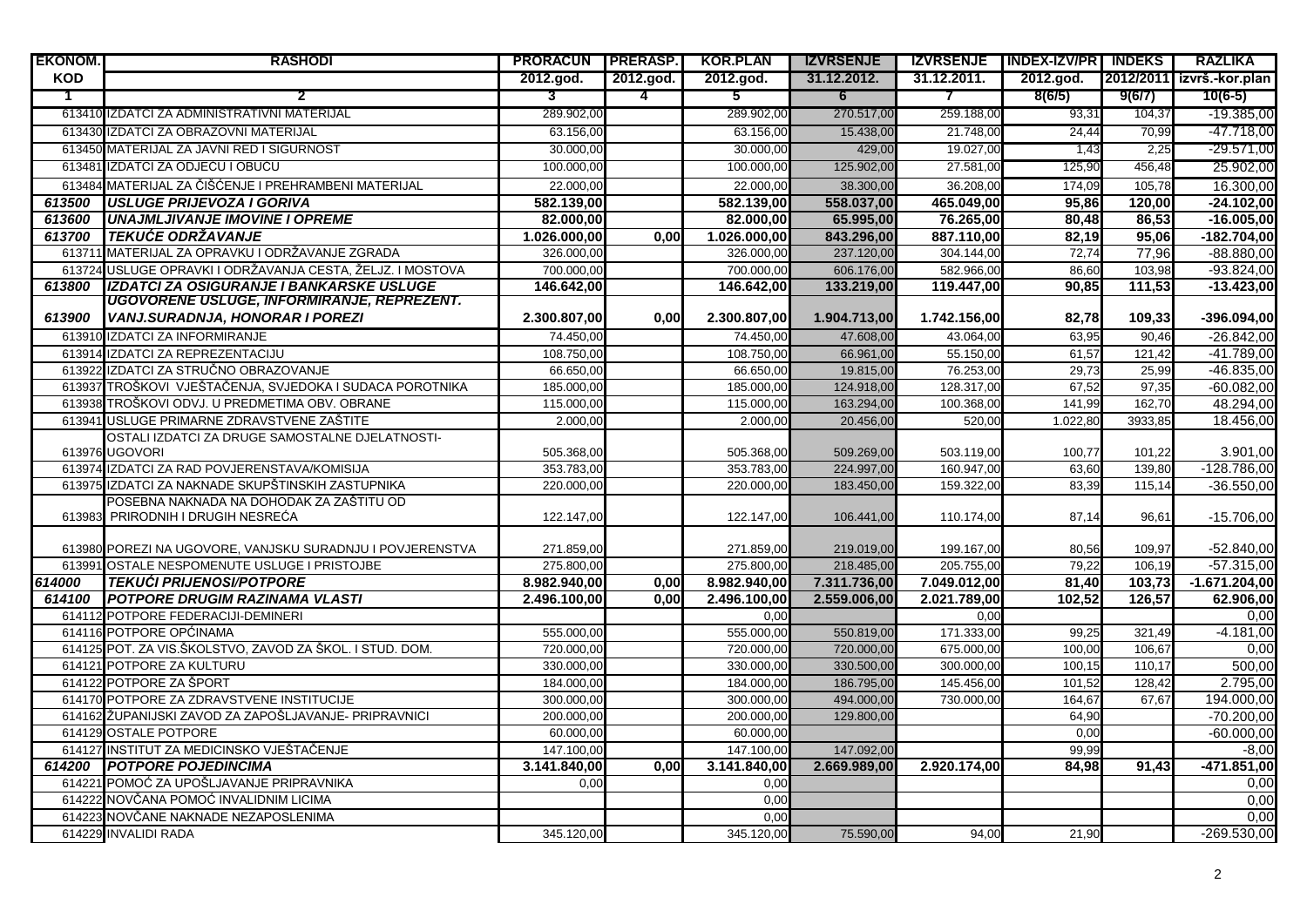| 27<br>$n$ $n$<br>DO.<br>JEDINCIMA-PC<br>JNI DOPUST<br>$-$ <b>JIOSTALE ISPI</b> $^{\prime}$<br>AIE<br>'ORODILJNI<br>1422 <sup>u</sup> مە<br>$\sim$ $\sim$ | 650.000,00 | 650.000,00 | 580.425.00 | 948.400.00 | 89.30 | 61.20 | 69.575,00 |
|----------------------------------------------------------------------------------------------------------------------------------------------------------|------------|------------|------------|------------|-------|-------|-----------|
|                                                                                                                                                          |            |            |            |            |       |       |           |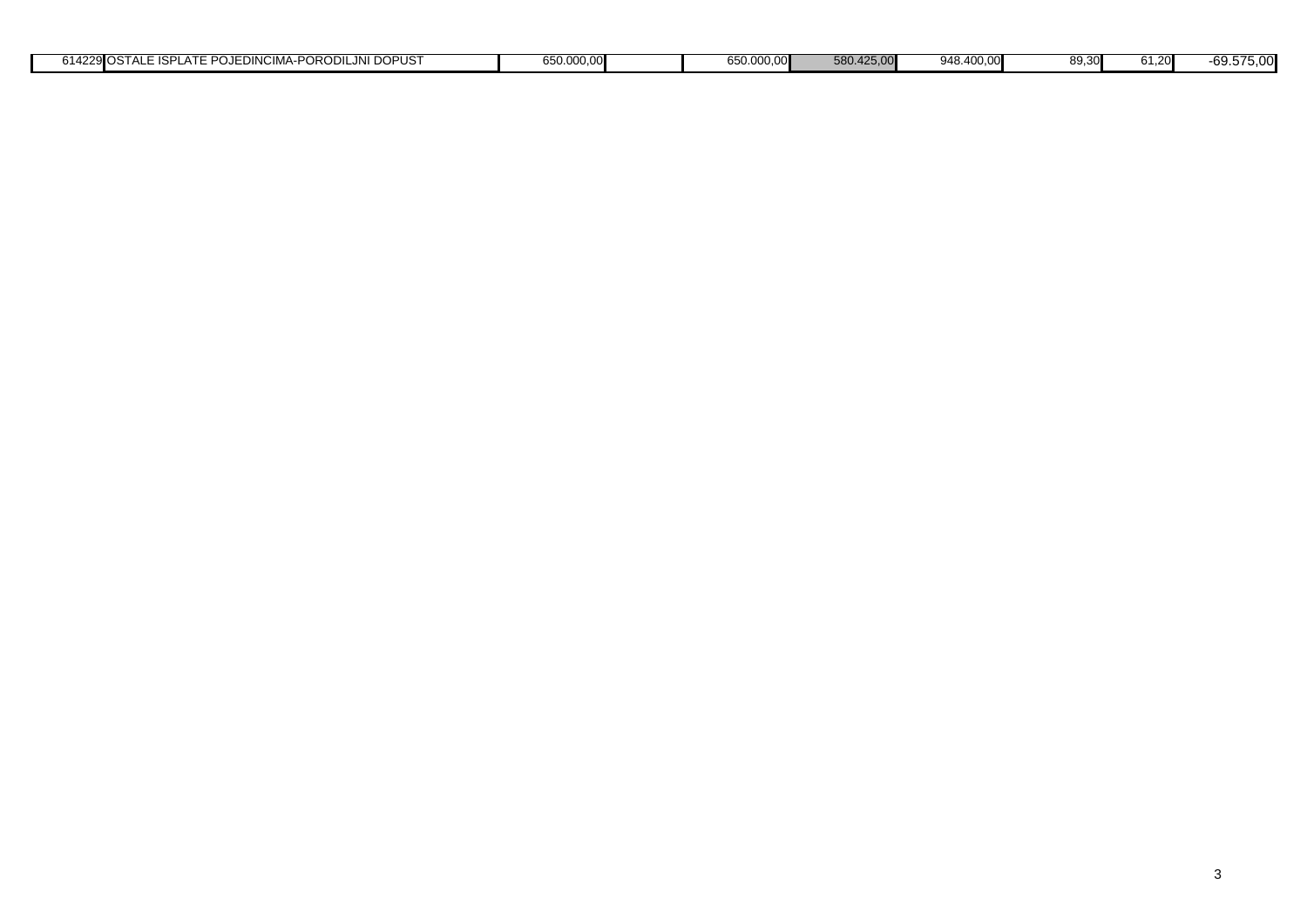| <b>EKONOM.</b> | <b>RASHODI</b>                                                                          | <b>PRORACUN PRERASP.</b> |           | <b>KOR.PLAN</b> | <b>IZVRSENJE</b> |                          | <b>IZVRSENJE   INDEX-IZV/PR   INDEKS</b> |        | <b>RAZLIKA</b>              |
|----------------|-----------------------------------------------------------------------------------------|--------------------------|-----------|-----------------|------------------|--------------------------|------------------------------------------|--------|-----------------------------|
| <b>KOD</b>     |                                                                                         | 2012.god.                | 2012.god. | 2012.god.       | 31.12.2012.      | 31.12.2011.              | 2012.god.                                |        | [2012/2011] izvrš.-kor.plan |
| 1              | 2                                                                                       | 3                        | 4         | $5^{\circ}$     | 6                | $\overline{\phantom{a}}$ | 8(6/5)                                   | 9(6/7) | $10(6-5)$                   |
|                | 614231 BENEFICIJE ZA SOCIJALNU ZASTITU                                                  | 1.200.000,00             |           | 1.200.000,00    | 1.198.100,00     | 1.132.293.00             | 99.84                                    | 105,81 | $-1.900,00$                 |
|                | IZDACI ZA VOJNE INVALIDE, RANJENE BRANITELJE I OBITELJI                                 |                          |           |                 |                  |                          |                                          |        |                             |
|                | 614232 POGINULIH BRANITELJA                                                             | 400.000,00               |           | 400.000,00      | 367.927,00       | 336.116,00               | 91,98                                    | 109,46 | $-32.073,00$                |
|                | 614233 IZDACI ZA RASELJENE OSOBE                                                        | 100.000,00               |           | 100.000,00      | 50.000.00        | 49.088,00                | 50,00                                    | 101.86 | $-50.000,00$                |
|                | 614234 ISPLATE STIPENDIJA                                                               | 50.000,00                |           | 50.000,00       | 38.250,00        | 44.500,00                | 76,50                                    | 85,96  | $-11.750,00$                |
|                | 614234 CIVILNE ZRTVE RATA                                                               | 390.000,00               |           | 390.000,00      | 359.697,00       | 343.109,00               | 92,23                                    | 104,83 | $-30.303,00$                |
|                | 614239 OSTALE POTPORE POJEDINCIMA                                                       | 6.720,00                 |           | 6.720,00        |                  | 66.574,00                | 0.00                                     | 0.00   | $-6.720,00$                 |
| 614300         | <b>I POTPORE NEPROFITNIM ORGANIZACIJAMA</b>                                             | 670.000,00               | 0.00      | 670.000,00      | 666.782,00       | 655.842,00               | 99,52                                    | 101.67 | $-3.218,00$                 |
|                | POTPORE NEPROFITNIM ORGANIZACIJAMA - AGENCIJA ZA                                        |                          |           |                 |                  |                          |                                          |        |                             |
|                | 614311 PRIVATIZACIJU                                                                    | 160.000,00               |           | 160.000,00      | 166.500,00       | 150.878,00               | 104,06                                   | 110,35 | 6.500,00                    |
|                | 614323 POTPORE ZA PARLAMENTARNE POLITIČKE STRANKE                                       | 300.000,00               |           | 300.000,00      | 300.000,00       | 300.000,00               | 100,00                                   | 100,00 | 0,00                        |
|                | 614324 TRANSFER UDRUGAMA GRAĐANA                                                        | 210.000.00               |           | 210.000,00      | 200.282,00       | 204.964,00               | 95,37                                    | 97.72  | $-9.718,00$                 |
| 614400         | <b>SUBVENCIJE JAVNIM PODUZECIMA</b>                                                     | 1.025.000,00             | 0,00      | 1.025.000,00    | 1.079.509,00     | 1.140.290,00             | 105,32                                   | 94,67  | 54.509,00                   |
|                | 614411 SUBVENCIJE JAVNIM PODUZEĆIMA                                                     |                          |           | 0,00            |                  |                          |                                          |        | 0,00                        |
|                | POTICAJ INDUSTRIJSKOJ PROIZVODNJI, OBRTNIŠTVU, MALOM I<br>614413 SREDNJEM PODUZETNIŠTVU | 25.000,00                |           | 25.000,00       | 577,00           | 24.928,00                | 2,31                                     | 2,31   | $-24.423,00$                |
|                | 614515 POTICAJ POLJOPRIVREDNOJ PROIZVODNJI                                              | $\overline{900.000,00}$  |           | 900.000,00      | 1.000.491,00     | 1.003.589,00             | 111,17                                   | 99,69  | 100.491,00                  |
|                | 614417 SUBVENCIJE ZA VETERINARSTVO                                                      | 100.000,00               |           | 100.000,00      | 78.441,00        | 111.773,00               | 78,44                                    | 70,18  | $-21.559,00$                |
| 614800         | <b>OSTALE POTPORE - POVRAT I DRUGO</b>                                                  | 1.650.000,00             | 0.00      | 1.650.000,00    | 336.450,00       | 310.917,00               | 20,39                                    | 108.21 | $-1.313.550,00$             |
|                | 614811 NAKNADA ZA POVRAT VIŠE NAPLAĆENIH SREDSTAVA                                      | 350.000.00               |           | 350.000,00      | 136.724.00       | 133.277,00               | 39,06                                    | 102.59 | $-213.276.00$               |
|                | 614817 IZVRŠENJE SUDSKIH PRESUDA                                                        | 1.300.000,00             |           | 1.300.000,00    | 199.726,00       | 177.640,00               | 15,36                                    | 112,43 | $-1.100.274,00$             |
| 615000         | <b>KAPITALNI PRIJENOSI</b>                                                              | 1.310.000.00             | 0.00      | 1.310.000.00    | 529.729,00       | 591.678,00               | 40.44                                    | 89.53  | -780.271,00                 |
| 615100         | KAPITALNE POTPORE DRUGIM RAZINAMA VLASTI                                                | 460.000,00               | 0,00      | 460.000,00      | 429.999,00       | 350.000,00               | 93,48                                    | 122,86 | $-30.001,00$                |
|                | 615110 KAPITALNE POTPORE DRUGIM RAZINAMA VLASTI                                         | 60.000,00                |           | 60.000,00       |                  | 0,00                     | 0,00                                     |        | $-60.000,00$                |
|                | 615116 KAPITALNE POTPORE OPĆINAMA                                                       | 400.000,00               |           | 400.000,00      | 429.999,00       | 350.000,00               | 107,50                                   | 122,86 | 29.999,00                   |
|                | <b>KAPITALNE POTPORE POJEDINCIMA I NEPROFITNIM</b>                                      |                          |           |                 |                  |                          |                                          |        |                             |
| 615200         | <b>ORGANIZACIJAMA</b>                                                                   | 850.000.00               | 0.00      | 850.000,00      | 99.730,00        | 241.678,00               | 11,73                                    | 41,27  | $-750.270,00$               |
|                | 615211 KAPITALNE POTPORE POJEDINCIMA                                                    | 850.000,00               |           | 850.000,00      | 99.730,00        | 241.678,00               | 11,73                                    | 41,27  | -750.270,00                 |
| 616000         | IZDATCI ZA KAMATE I OSTALE NAKNADE                                                      | 185.255,00               | 0,00      | 185.255,00      | 160.017,00       | 134.866,00               | 86,38                                    | 118,65 | $-25.238,00$                |
|                | 616111 KAMATE NA POZAJMICE OD MULTILAT. INSTITUCIJA                                     | 180.000,00               |           | 180.000,00      | 155.497,00       | 112.204,00               | 86,39                                    | 138,58 | $-24.503,00$                |
|                | 616331 KAMATE NA POZAJMICE OD DOMAĆIH FIN. INSTITUCIJA                                  | 5.255.00                 |           | 5.255.00        | 4.520.00         | 22.662.00                | 86.01                                    | 19.95  | $-735,00$                   |
| 820000         | <b>IV. KAPITALNI IZDATCI</b>                                                            | 3.526.941,00             | 0,00      | 3.526.941,00    | 2.066.016,00     | 2.373.901,00             | 58,58                                    |        | 87,03 -1.460.925,00         |
| 821200         | <b>NABAVA GRAĐEVINA</b>                                                                 | 118.816,00               | 0,00      | 118.816,00      | 117.976,00       | 437.778,00               | 99,29                                    | 26,95  | $-840,00$                   |
|                | 821100 NABAVA ZEMLJIŠTA                                                                 | 0.00                     |           | 0,00            |                  | 0,00                     |                                          |        | 0,00                        |
|                | 821211 NABAVA GRAĐEVINA                                                                 | 118.816,00               |           | 118.816,00      | 117.976,00       | 437.778,00               | 99,29                                    | 26,95  | $-840,00$                   |
| 821300         | <b>INABAVA OPREME</b>                                                                   | 662.800,00               | 0,00      | 662.800,00      | 409.263,00       | 186.368,00               | 61,75                                    | 219.60 | $-253.537,00$               |